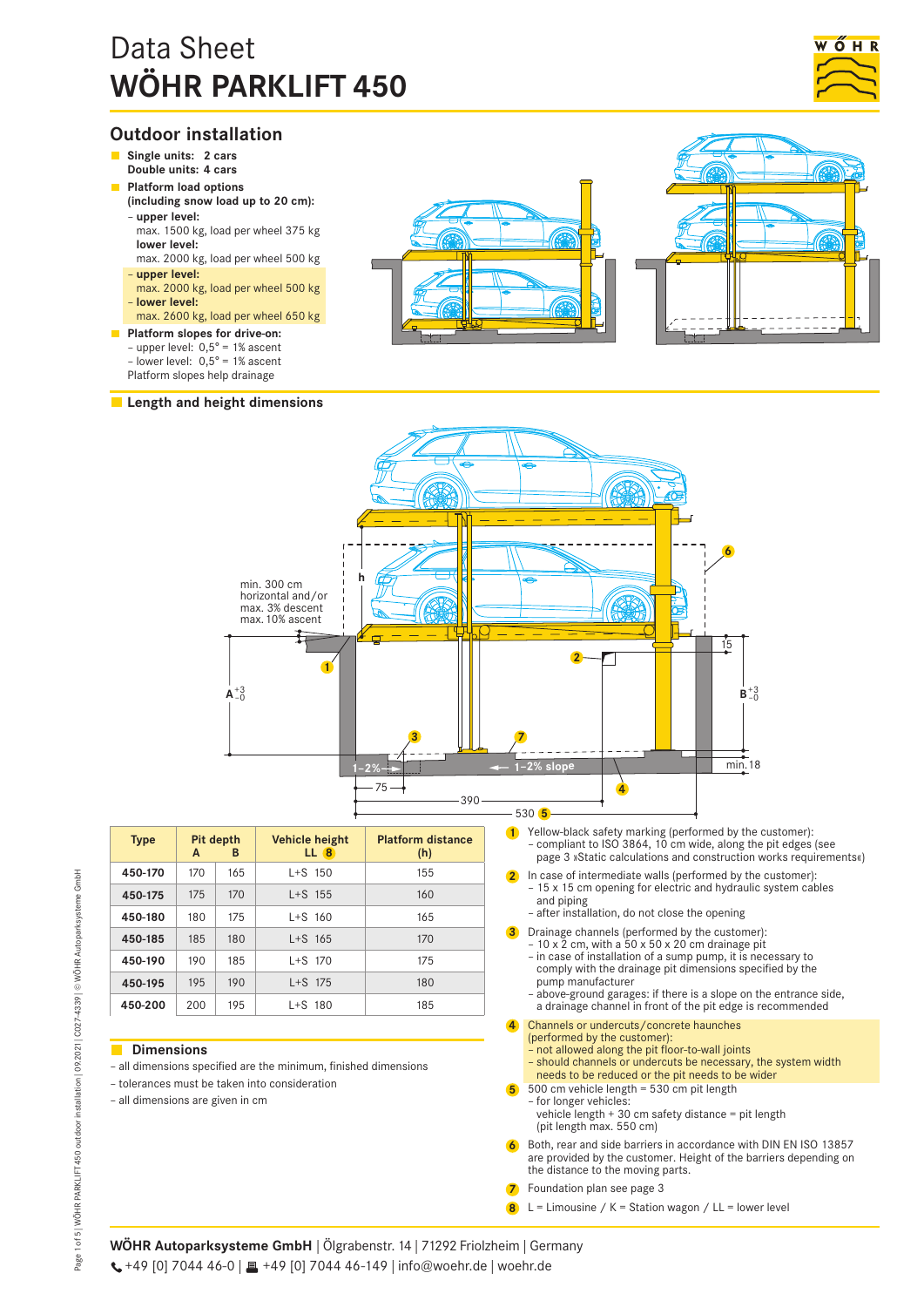



# **Width dimensions**

Reduced platform width means reduced parking comfort depending on the vehicle width, vehicle type, individual driving style, access<br>situation of the garage. rking, entry and exit conditions platform widths upon 250 c For comfortable parking, entry and exit conditions platform widths upon 250 cm are recommended. situation of the garage.

#### PARKLIFT 450 (platform load upper level 1500 kg / lower level 2000 kg) 500 max. 290 90 500

B B 60 14 The driving aisle width 38 max. 290 900 900 900 900 145 65 170 space  $\overrightarrow{a}$  $\frac{1}{\sqrt{1-\frac{1}{\sqrt{1-\frac{1}{\sqrt{1-\frac{1}{\sqrt{1-\frac{1}{\sqrt{1-\frac{1}{\sqrt{1-\frac{1}{\sqrt{1-\frac{1}{\sqrt{1-\frac{1}{\sqrt{1-\frac{1}{\sqrt{1-\frac{1}{\sqrt{1-\frac{1}{\sqrt{1-\frac{1}{\sqrt{1-\frac{1}{\sqrt{1-\frac{1}{\sqrt{1-\frac{1}{\sqrt{1-\frac{1}{\sqrt{1-\frac{1}{\sqrt{1-\frac{1}{\sqrt{1-\frac{1}{\sqrt{1-\frac{1}{\sqrt{1-\frac{1}{\sqrt{1-\frac{1}{\sqrt{1-\frac{1}{\sqrt{1-\frac{1$ 220\* 190\* 540 50 510 480 220\* ...<br>220\* ...  $\overline{1,130}$  490  $\overline{a}$ 10 260 230 **Limousine Break berling Families Families Families Families Families Families Families Families Families Families Families Families Families Families Families Families Families Families Families Fa** space requirements clear<br>  $\begin{array}{c|c}\n\text{space} & \text{clear} \\
\hline\n\text{R} & \text{platform w}\n\end{array}$ platform width 270 240 **280 250 290 260 300 270** requirements clear<br> $R$  platform w platform width 460 **530 500 550 520 570 540** Single unit (2 cars) Double unit (4 cars) must comply with local regulations **S D**

# **PARKLIFT 450 (platform load upper level 2000 kg / lower level 2600 kg)**

Single unit (2 cars)



| le unit (2 cars)    |                         | Double unit (4 cars)  |                         |  |  |
|---------------------|-------------------------|-----------------------|-------------------------|--|--|
| S                   |                         | D                     |                         |  |  |
| B                   |                         | B                     |                         |  |  |
| space<br>quirements | clear<br>platform width | space<br>requirements | clear<br>platform width |  |  |
| 26 Q                | つつい                     | 100                   | $\Lambda$ 60            |  |  |

| space<br>requirements<br>R | clear<br>platform width |
|----------------------------|-------------------------|
| 260                        | 230                     |
| 270                        | 240                     |
| 280                        | 250                     |
| 290                        | 260                     |
| 300                        | 270                     |

275

| space<br>requirements<br>R | clear<br>platform width |
|----------------------------|-------------------------|
| 490                        | 460                     |
| 510                        | 480                     |
| 530                        | 500                     |
| 550                        | 520                     |
| 570                        | 540                     |

The driving aisle width must comply with local regulations

38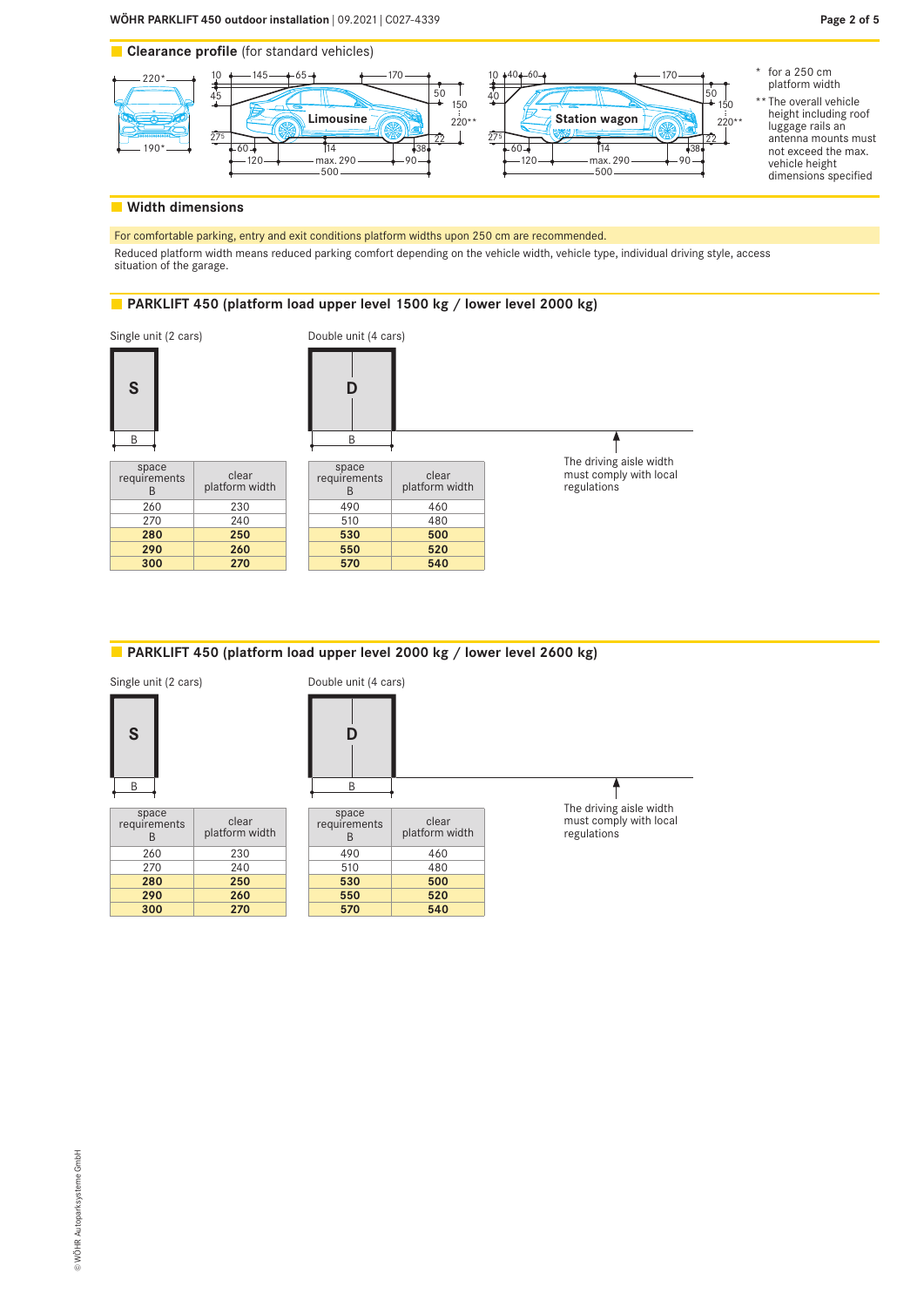5



P3 P3

clear platform width+15

 $\overrightarrow{P_3}\overrightarrow{P_4}\overrightarrow{P_3}$ 

 $P_1$  (P<sub>1</sub>

T.  $\overline{\phantom{a}}$ -

P2 + -

# **Static calculations and construction works requirement**

**Double unit**

+ -

 $\ddot{\mathrm{t}}$ -



Safety marking compliant to ISO 3864

| P <sub>1</sub> | $+ 41$ kN <sup>*</sup><br>$-14$ kN | *specified load<br>bearing data<br>includes the |
|----------------|------------------------------------|-------------------------------------------------|
| P <sub>2</sub> | $\pm$ 3 kN                         | vehicle weight                                  |
| P <sub>3</sub> | $+$ 18 kN                          |                                                 |
| <b>P4</b>      | $±$ 1,5 kN                         |                                                 |
| <b>P5</b>      | $+1.5$ kN                          |                                                 |
| P <sub>6</sub> | $+$ 3 kN                           |                                                 |

Fixing of the system frames to the floor slab:

- using base plates (approx. 140 cm<sup>2</sup>)
- using adhesive anchor bolts
- hole depth to 12–14 cm
- concrete thickness of at least 18 cm

Concrete quality grade:

fastening)

– compliant to the static requirements of the construction – min. C20/25 grade (for dowel

Walls:

- front drive-in wall, rear and side walls in concrete
- perfectly flat wall surfaces – without protruding sections such as border edgings, pipes
- and tubes, etc.

P1  $+ 71$  kN\*<br>- 23 kN P2  $\pm$  3 kN P3 + 26 kN P4  $\pm 1,5$  kN  $P5$  + 1,5 kN P6  $\pm$  3 kN

- concrete thickness of at least 18 cm
- Frame bearing points: – the specified lengths are
- expressed as mean value – for the exact data, specific TÜV-tested data sheets are available

**Section**



 $450 \rightarrow 58$ 

450 S. M. March 1980 S. March 1980 S. March 1980 S. March 1980 S. March 1980 S. M

| <b>Type</b>      | C        |
|------------------|----------|
| Parklift 450-170 | $\Omega$ |
| Parklift 450-175 | 5        |
| Parklift 450-180 | 10       |
| Parklift 450-185 | 15       |
| Parklift 450-190 | 20       |
| Parklift 450-195 | 25       |
| Parklift 450-200 | 30       |
|                  |          |

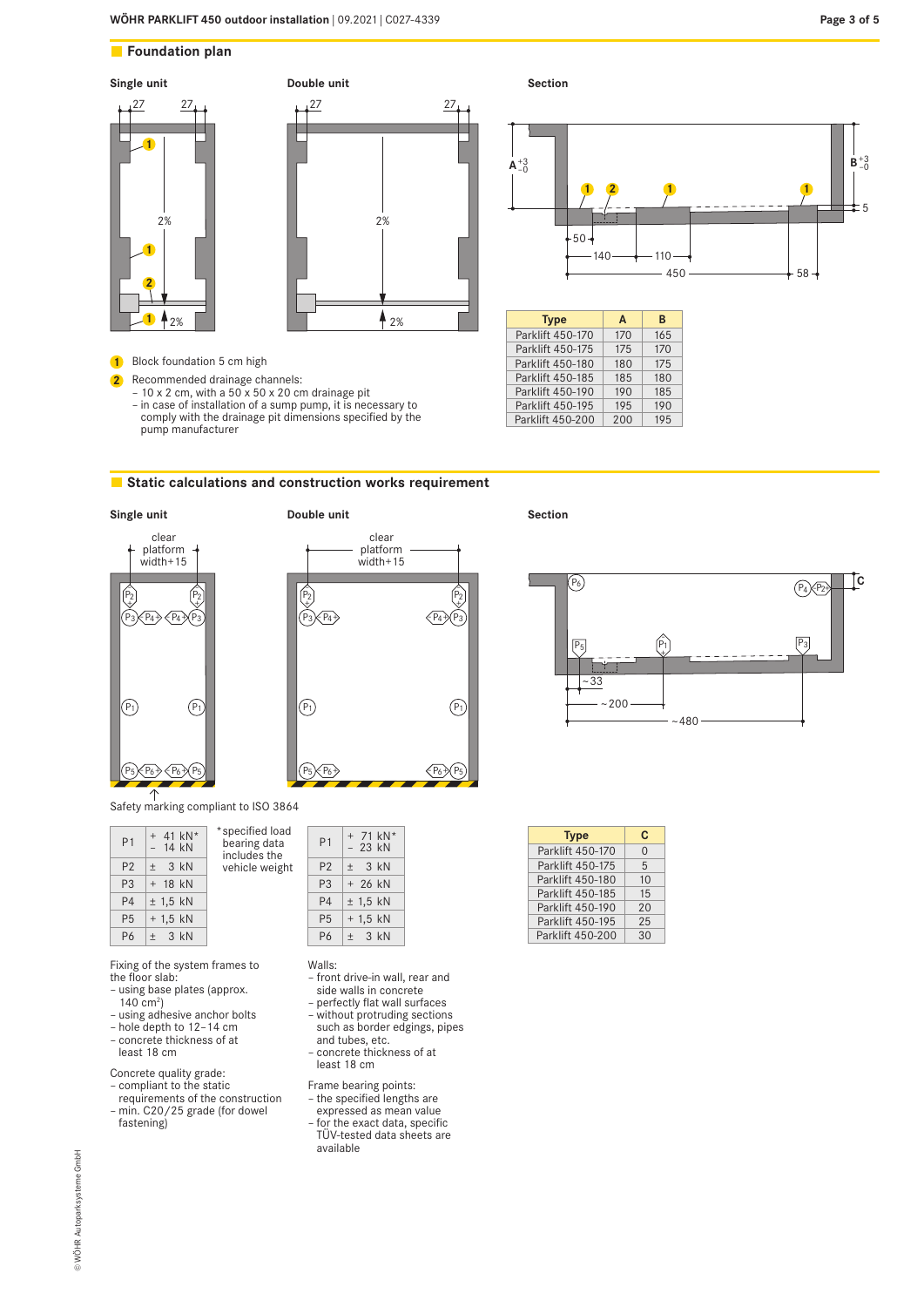# **Installation diagram**



**Page 4 of 5**

Cabling preparation to be performed by the customer:

- up to the main switch to be in place prior to starting the installation operations
- connection to the main switch during installation
- system functional check testing can be performed by WÖHR together with the electrician provided by the customer
- if requested at a later date, functional check testing can be performed by WÖHR at extra-cost

Grounding and potential equalisation (to be performed by the customer):

- compliant to DIN EN 60204
- connections required every 10 metres

# **To be performed by the customer**

| <b>Item</b> | Quantity                    | <b>Description</b>                                                                                                                                                                                                                                      | <b>Position</b>                       | <b>Recurrence</b>  |
|-------------|-----------------------------|---------------------------------------------------------------------------------------------------------------------------------------------------------------------------------------------------------------------------------------------------------|---------------------------------------|--------------------|
| $\bullet$   | piece                       | power meter                                                                                                                                                                                                                                             | in the feed cable                     |                    |
| $\bullet$   | piece                       | fuse protection or automatic circuit breaker compliant<br>to DIN VDE 0100 part 430:<br>- 3 x 16 A slow blow for 3,0 kW power pack<br>(starting current 24 A) only single units<br>- 3 x 25 A slow blow for 5,5 kW power pack<br>(starting current 57 A) | in the feed cable                     | 1 x per power pack |
| €           | based on site<br>conditions | compliant to local power supply regulations<br>3 phases + N + PE <sup>*</sup> 230/400 V, 50 Hz                                                                                                                                                          | feed cables to main switch            | 1 x per power pack |
| $\bullet$   | every 10 m                  | grounding and potential equalisation lead-out connection                                                                                                                                                                                                | along pit floor edges/rear wall       |                    |
| 6           | piece                       | grounding and potential equalisation compliant to<br><b>DIN EN 60204</b>                                                                                                                                                                                | from lead-out connection<br>to system | 1 x per system     |

\* to DIN VDE 0100 sections 410 and 430 (no permanent load) 3 phases + N+ PE (three phase current)

# **Scope of delivery by WÖHR** (unless otherwise specified) **Item Description 6** Lockable main switch **7** 5 x 2,5<sup>2</sup> PVC control cable leading from the main switch to the power pack **8** Hydraulic power pack with three-phase motor 3,0 kW or 5,5 kW. Ready-wired switching cabinet with motor safety contactor **9** 5 x 1,5<sup>2</sup> PVC control cable **10** Branch connector **11** 5 x 1,5² PVC control cable lead-out to the system alongside UP/down operating unit with EMERGENCY STOP. Possibly located on the left, but always out of the platform's range of movement.<br>Cable feed-in strictly from below leading upwards (2 keys for each parking space). Key can be re (locked key switch) 13 7 x 1,5<sup>2</sup> PVC control cable 14 3 x 1,5<sup>2</sup> control cable for the cylinder valve lead **15** Control console with column base at extra cost